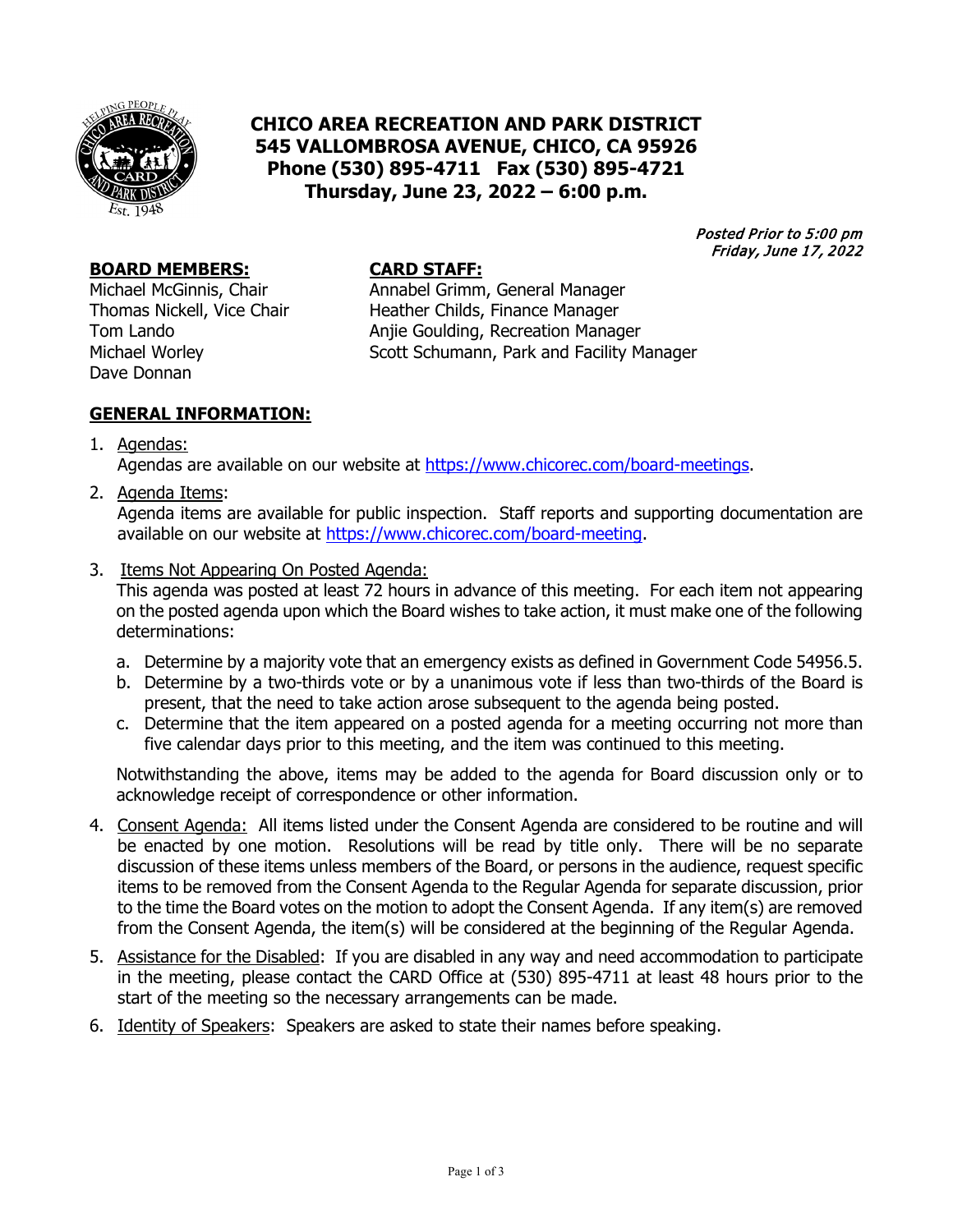

# **REGULAR MEETING OF THE CHICO AREA RECREATION AND PARK DISTRICT BOARD OF DIRECTORS Thursday, June 23, 2022 – 6:00 p.m.**

Posted Prior to 5:00 pm Friday, June 17, 2022

# **A G E N D A**

# **1.0 CALL TO ORDER**

1.1 Roll Call

### **2.0 CORRESPONDENCE**

There is no correspondence.

### **3.0 PUBLIC COMMENTS**

NOTE: The Chico Area Recreation and Park District Board of Directors may take official action only on items included in the posted agenda for a specific scheduled meeting. Items addressed during the Public Comment section are generally matters not included on the agenda and therefore, the Board will not take action at this scheduled meeting. However, such items may be put on the agenda for a future meeting. The public shall have the opportunity to address items that are on the posted agenda.

#### **4.0 PRESENTATIONS**

There are no presentations.

#### **5.0 CONSENT AGENDA**

- 5.1 Minutes of the Regular Meeting of the Board of Directors of May 28, 2022 Action Requested – that the Board of Directors approve the minutes as submitted
- 5.2 Minutes of the Special Meeting of the Board of Directors of June 15, 2022 Action Requested – that the Board of Directors approve the minutes as submitted
- 5.3 Monthly Financial Report Action Requested that the Board of Directors review and approve the Monthly Financial Report

#### **6.0 REGULAR AGENDA**

6.1 Items Removed from the Consent Agenda

#### **7.0 UNFINISHED BUSINESS**

- 7.1 Resolution of the Board of Directors of the Chico Area Recreation and Park District Adopting the Final Budget for the 2022/2023 Fiscal Year (Staff Report 22-25) - Action Requested – that the Board of Directors adopt Resolution 22-9 Adopting the Final Budget for fiscal year 2022/2023.
- 7.2 Wildfire Smoke Policy (Staff Report 22-28) Action Requested that the Board of Directors adopt the Wildfire Smoke Policy.